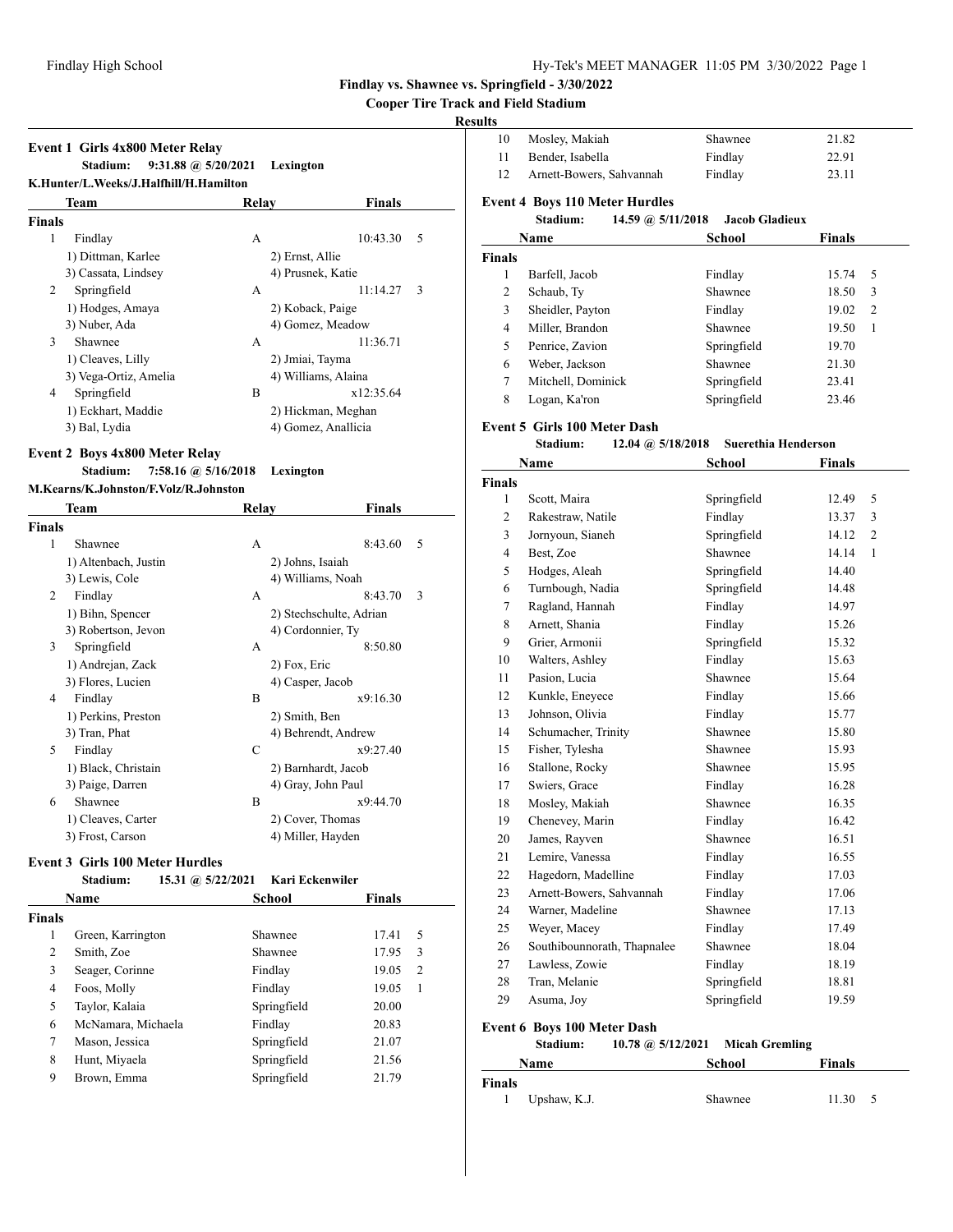**Cooper Tire Track and Field Stadium**

## **Results**

|               | Finals  (Event 6 Boys 100 Meter Dash)             |                       |                          |  |  |  |
|---------------|---------------------------------------------------|-----------------------|--------------------------|--|--|--|
|               | <b>Name</b>                                       | <b>School</b>         | <b>Finals</b>            |  |  |  |
| 2             | Fletcher-Johnson, Javon                           | Springfield           | 11.87<br>3               |  |  |  |
| 3             | Langston, Brandon                                 | Springfield           | 2<br>11.93               |  |  |  |
| 4             | Taylor, Kaiden                                    | Springfield           | 11.95<br>1               |  |  |  |
| 5             | Miles, Avion                                      | Findlay               | 11.99                    |  |  |  |
| 6             | Moore, Israel                                     | Findlay               | 12.02                    |  |  |  |
| 7             | Theis, Alex                                       | Findlay               | 12.13                    |  |  |  |
| 8             | Little, Reese                                     | Findlay               | 12.26                    |  |  |  |
| 9             | Jordan, Colin                                     | Findlay               | 12.41                    |  |  |  |
| 10            | Miller, Taylen                                    | Springfield           | 12.41                    |  |  |  |
| 11            | Cook, Donovan                                     | Springfield           | 12.45                    |  |  |  |
| 12            | Martinez, Amari                                   | Springfield           | 12.62                    |  |  |  |
| 13            | Aldrich, Myles                                    | Shawnee               | 12.95                    |  |  |  |
| 14            | Morgan, Ethan                                     | Shawnee               | 13.00                    |  |  |  |
| 15            | Jornyoun, James                                   | Springfield           | 13.07                    |  |  |  |
| 16            | Miller, Brandon                                   | Shawnee               | 13.13                    |  |  |  |
| 17            | Chaipichit, Earth                                 | Findlay               | 13.26                    |  |  |  |
| 18            | Hermiller, Connor                                 | Findlay               | 13.43                    |  |  |  |
| 19            | Seals, Matthew                                    | Shawnee               | 13.44                    |  |  |  |
| 20            | Caprilla, Benjamin                                | Shawnee               | 13.52                    |  |  |  |
| 21            | Thompson, Matt                                    | Shawnee               | 13.74                    |  |  |  |
| 22            | Green Jr, Keeven                                  | Shawnee               | 13.74                    |  |  |  |
| 23            | Rode, Greyson                                     | Findlay               | 13.83                    |  |  |  |
| 24            | Hughes, Kamari                                    | Springfield           | 13.95                    |  |  |  |
| 25            | Inthavone, Simon                                  | Findlay               | 14.02                    |  |  |  |
| 26            | Hile, Gabriel                                     | Shawnee               | 14.05                    |  |  |  |
| 27            | Inthavone, Geoffrey                               | Findlay               | 14.26                    |  |  |  |
| 28            | Sheets, Tyler                                     | Findlay               | 14.32                    |  |  |  |
| 29            | Hanson, Caleb                                     | Findlay               | 14.33                    |  |  |  |
| 30            | Beraki, Aaron                                     | Shawnee               | 14.53                    |  |  |  |
| 31            | Adams, Cale                                       | Shawnee               | 14.57                    |  |  |  |
| 32            | Frierson, Brandon                                 | Findlay               | 14.62                    |  |  |  |
| 33            | Shears, Antoine                                   | Shawnee               | 14.65                    |  |  |  |
| 34            | Richardson, Akyus                                 | Shawnee               | 14.68                    |  |  |  |
| 35            | Adams Jr, Joshua                                  | Shawnee               | 14.69                    |  |  |  |
| 36            | Keyrouz, Charbel                                  | Findlay               | 14.69                    |  |  |  |
| 37            | Parker, Braden                                    | Findlay               | 14.79                    |  |  |  |
| 38            | Boop, Tristen                                     | Findlav               | 15.10                    |  |  |  |
| 39            | Durian, Cooper                                    | Findlay               | 15.39                    |  |  |  |
| 40            | Duvall, Tristan                                   | Findlay               | 15.50                    |  |  |  |
| 41            | Hull, Aaron                                       | Shawnee               | 16.07                    |  |  |  |
| 42            | Reynolds, Devin                                   | Shawnee               | 16.37                    |  |  |  |
| 43            | Reeder, Micah                                     | Shawnee               | 16.89                    |  |  |  |
| 44            | Clow, Timothy                                     | Shawnee               | 16.90                    |  |  |  |
|               | <b>Event 7 Girls 4x200 Meter Relay</b>            |                       |                          |  |  |  |
|               | 1:42.87 @ $5/16/2018$<br>Stadium:                 | <b>Lima Senior</b>    |                          |  |  |  |
|               | Shurelds Simpson/Henderson/McDonald-Gordon/Kellev |                       |                          |  |  |  |
|               | Team                                              | <b>Relay</b>          | <b>Finals</b>            |  |  |  |
| <b>Finals</b> |                                                   |                       |                          |  |  |  |
| 1             | Findlay                                           | A                     | 5<br>1:53.53             |  |  |  |
|               | 1) Laird, Elizabeth                               | 2) Rakestraw, Madelyn |                          |  |  |  |
|               | 3) Rakestraw, Natile                              |                       | 4) Stechschulte, Katelyn |  |  |  |

| LS. |                      |   |                        |    |  |
|-----|----------------------|---|------------------------|----|--|
|     | Shawnee              | А | 1:55.28                | -3 |  |
|     | 1) Smith, Zoe        |   | 2) Pearson, Ania       |    |  |
|     | 3) Green, Karrington |   | 4) Best, Zoe           |    |  |
|     | Findlay              | В | x2:07.86               |    |  |
|     | 1) Johnson, Olivia   |   | 2) Seager, Corinne     |    |  |
|     | 3) Foos, Molly       |   | 4) Hagedorn, Madelline |    |  |
|     |                      |   |                        |    |  |

## **Event 8 Boys 4x200 Meter Relay**

**Stadium: 1:28.33 @ 5/15/2015 Lima Senior**

|               | <b>Team</b>          | Relav                | <b>Finals</b>  |  |
|---------------|----------------------|----------------------|----------------|--|
| <b>Finals</b> |                      |                      |                |  |
| 1             | Findlay              | A                    | 1:36.72<br>- 5 |  |
|               | 1) Theis, Alex       | 2) Jordan, Colin     |                |  |
|               | 3) Barfell, Jacob    | 4) Miles, Avion      |                |  |
| 2             | Springfield          | A                    | 1:37.24<br>3   |  |
|               | 1) Martinez, Amari   | 2) Harris, Demario   |                |  |
|               | 3) Cook, Donovan     | 4) James, William    |                |  |
| 3             | Shawnee              | A                    | 1:40.94        |  |
|               | 1) Alexander, Sean   | 2) Parlapiano, Ethan |                |  |
|               | 3) Stirn, Joel       | 4) Upshaw, K.J.      |                |  |
| 4             | Findlay              | B                    | x1:45.42       |  |
|               | 1) Rode, Greyson     | 2) Reuille, Matthew  |                |  |
|               | 3) Chaipichit, Earth | 4) Johnston, Grant   |                |  |
|               |                      |                      |                |  |

## **Event 9 Girls 1600 Meter Run**

```
Stadium: 4:59.96 @ 5/15/2015 Haley Hess
```

| Name          |                   | School      | <b>Finals</b> |
|---------------|-------------------|-------------|---------------|
| <b>Finals</b> |                   |             |               |
| 1             | Cleaves, Lilly    | Shawnee     | 5:58.70<br>5  |
| 2             | Lane, Lizzy       | Findlay     | 6:00.80<br>3  |
| 3             | Jmiai, Tayma      | Shawnee     | 6:07.20<br>2  |
| 4             | Clarke, Lindsay   | Findlay     | 6:22.20<br>1  |
| 5             | Henige, Sabrina   | Findlay     | 6:48.90       |
| 6             | Rader, Lauren     | Findlay     | 7:09.90       |
| 7             | Landis, Ellie     | Springfield | 7:16.00       |
| 8             | Cancellare, Fiona | Findlay     | 7:47.10       |
| 9             | Paige, Trista     | Findlay     | 7:47.30       |

#### **Event 10 Boys 1600 Meter Run**

|               | 4:15.39 @ $5/18/2018$<br>Stadium: | <b>Ryan Johnston</b> |              |
|---------------|-----------------------------------|----------------------|--------------|
|               | Name                              | School               | Finals       |
| <b>Finals</b> |                                   |                      |              |
| 1             | Johns, Isaiah                     | Shawnee              | 4:49.30<br>5 |
| 2             | Perkins, Preston                  | Findlay              | 3<br>5:08.96 |
| 3             | Fox, Eric                         | Springfield          | 2<br>5:09.45 |
| 4             | Robertson, Jevon                  | Findlay              | 5:13.46<br>1 |
| 5             | Tran, Phat                        | Findlay              | 5:13.70      |
| 6             | Spiceland, Jeremiah               | Findlay              | 5:17.01      |
| 7             | Altman, Maddox                    | Springfield          | 5:23.93      |
| 8             | Flores, Corvin                    | Springfield          | 5:24.36      |
| 9             | Paige, Darren                     | Findlay              | 5:24.43      |
| 10            | Cover, Thomas                     | Shawnee              | 5:31.42      |
| 11            | Frost, Carson                     | Shawnee              | 5:32.97      |
| 12            | Gray, John Paul                   | Findlay              | 5:50.05      |
| 13            | Sosbe, Hudson                     | Springfield          | 5:58.01      |
|               |                                   |                      |              |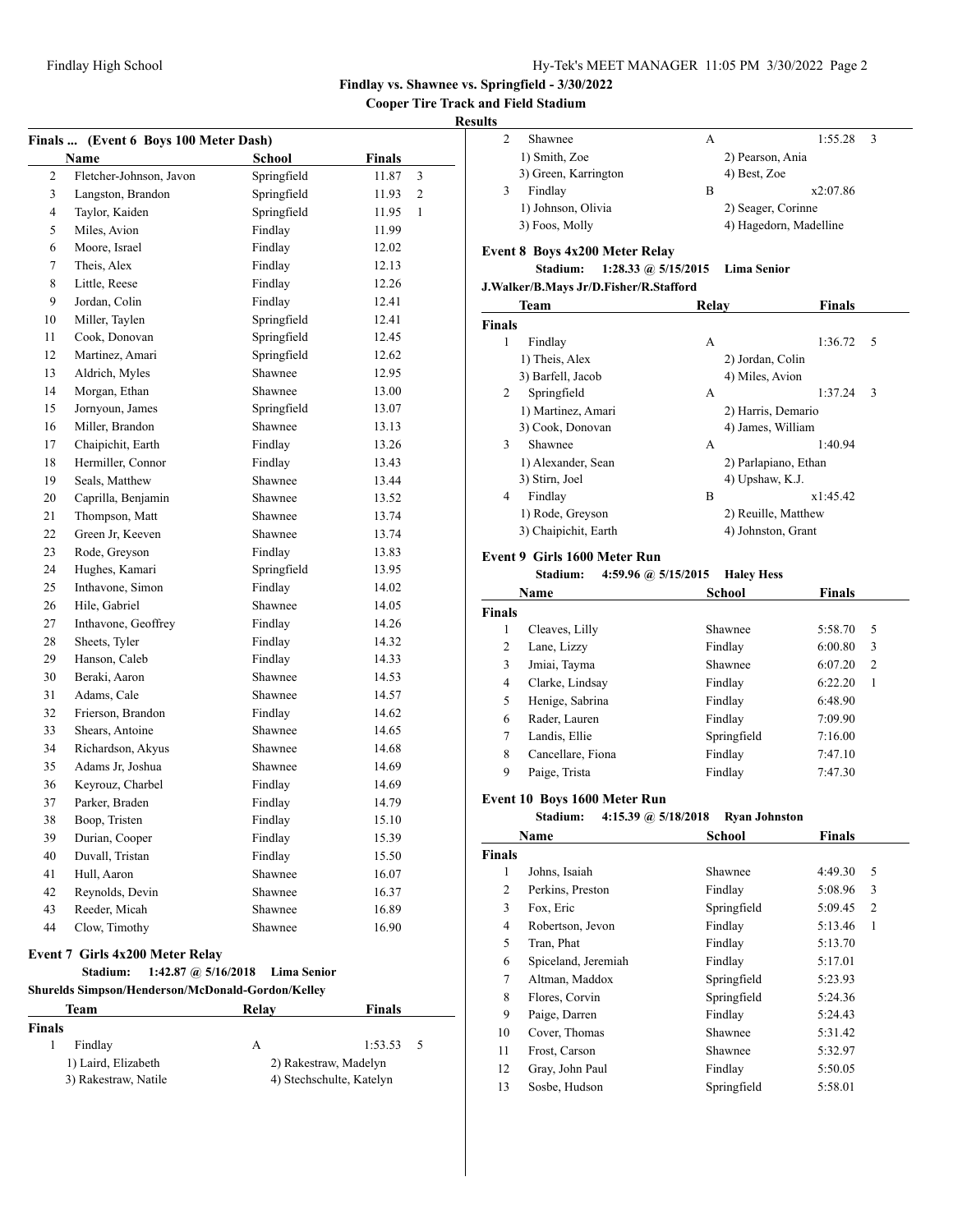**Cooper Tire Track and Field Stadium**

## **Results**

|               | Event 11 Girls 4x100 Meter Relay<br>Stadium:<br>48.86 @ 5/14/2021 |       | <b>Fremont Ross</b>      |   |
|---------------|-------------------------------------------------------------------|-------|--------------------------|---|
|               | B.Morrisette/N.KirkseyA.Elkins/J.Rozzell<br>Team                  | Relay | Finals                   |   |
| <b>Finals</b> |                                                                   |       |                          |   |
| 1             | Findlay                                                           | A     | 52.59                    | 5 |
|               | 1) Laird, Elizabeth                                               |       | 2) Rakestraw, Natile     |   |
|               | 3) Ragland, Hannah                                                |       | 4) Stechschulte, Katelyn |   |
| 2             | Springfield                                                       | A     | 53.85                    | 3 |
|               | 1) Turnbough, Nadia                                               |       | 2) Hodges, Aleah         |   |
|               | 3) Taylor, Kalaia                                                 |       | 4) Hunt, Miyaela         |   |
| 3             | Shawnee                                                           | A     | 56.32                    |   |
|               | 1) Parsley, Lena                                                  |       | 2) Pasion, Lucia         |   |
|               | 3) Pearson, Ania                                                  |       | 4) Richardson, Mariah    |   |
| 4             | Findlay                                                           | B     | x58.23                   |   |
|               | 1) Arnett, Shania                                                 |       | 2) Johnson, Olivia       |   |
|               | 3) McNamara, Michaela                                             |       | 4) Kunkle, Eneyece       |   |
|               |                                                                   |       |                          |   |

## **Event 12 Boys 4x100 Meter Relay**

**Stadium: 42.91 @ 5/15/2019 Mansfield Senior**

**C.Ellerbe/A.Huguely/A.Grose/A.Grose**

|        | Team                       | <b>Relay</b> | <b>Finals</b>        |   |
|--------|----------------------------|--------------|----------------------|---|
| Finals |                            |              |                      |   |
| 1      | Springfield                | A            | 44.15                | 5 |
|        | 1) Fletcher-Johnson, Javon |              | 2) Langston, Brandon |   |
|        | 3) Miller, Taylen          |              | 4) Taylor, Kaiden    |   |
| 2      | Findlay                    | A            | 44.40                | 3 |
|        | 1) Theis, Alex             |              | 2) Little, Reese     |   |
|        | 3) Moore, Israel           |              | 4) Miles, Avion      |   |
| 3      | Findlay                    | B            | x51.23               |   |
|        | 1) Rode, Greyson           |              | 2) Chaipichit, Earth |   |
|        | 3) Frierson, Brandon       |              | 4) Hermiller, Connor |   |
| 4      | Findlay                    | C            | x55.30               |   |
|        | 1) Inthavone, Geoffrey     |              | 2) Inthavone, Simon  |   |
|        | 3) Hanson, Caleb           |              | 4) Sheets, Tyler     |   |
|        | Shawnee                    | A            | DQ                   |   |
|        | 1) Aldrich, Myles          |              | 2) Burden, Scotty    |   |
|        | 3) Thomas, Isaac           |              | 4) Upshaw, K.J.      |   |

## **Event 13 Girls 400 Meter Dash**

|               | Stadium:                            | 56.87 @ 5/9/2018  | <b>Suerethia Henderson</b> |               |                |
|---------------|-------------------------------------|-------------------|----------------------------|---------------|----------------|
|               | Name                                |                   | School                     | <b>Finals</b> |                |
| <b>Finals</b> |                                     |                   |                            |               |                |
| 1             | Scott, Maira                        |                   | Springfield                | 57.70         | 5              |
| 2             | Koback, Paige                       |                   | Springfield                | 1:04.67       | 3              |
| 3             | Dittman, Karlee                     |                   | Findlay                    | 1:07.04       | $\mathfrak{D}$ |
| 4             | Zaciewski, Lilly                    |                   | Findlay                    | 1:07.28       | 1              |
| 5             | Parsley, Lena                       |                   | Shawnee                    | 1:15.77       |                |
| 6             | Smith, Faeth                        |                   | Findlay                    | 1:20.06       |                |
|               | <b>Event 14 Boys 400 Meter Dash</b> |                   |                            |               |                |
|               | Stadium:                            | 49.00 @ 5/15/2015 | <b>Rico Stafford</b>       |               |                |
|               | Name                                |                   | School                     | <b>Finals</b> |                |
| <b>Finals</b> |                                     |                   |                            |               |                |
| 1             | Ireland, Ben                        |                   | Findlay                    | 49.75         | 5              |
|               |                                     |                   |                            |               |                |

| 2  | Doepker, Zach    | Findlay     | 54.40   | 3              |
|----|------------------|-------------|---------|----------------|
| 3  | Adams, Aaron     | Springfield | 54.87   | $\overline{2}$ |
| 4  | Alexander, Sean  | Shawnee     | 55.19   |                |
| 5  | Steffen, Jimmy   | Findlay     | 55.37   |                |
| 6  | Reuille, Matthew | Findlay     | 57.31   |                |
| 7  | Johnston, Grant  | Findlay     | 59.22   |                |
| 8  | McLay, Garrett   | Shawnee     | 1:03.00 |                |
| 9  | Beraki, Aaron    | Shawnee     | 1:04.42 |                |
| 10 | Adams Jr. Joshua | Shawnee     | 1:08.94 |                |
|    |                  |             |         |                |

#### **Event 15 Girls 300 Meter Hurdles**

| 45.01 @ $5/15/2015$<br><b>Stadium:</b> | Grace Winckowski |
|----------------------------------------|------------------|
|----------------------------------------|------------------|

|               | Name               | School      | <b>Finals</b>           |
|---------------|--------------------|-------------|-------------------------|
| <b>Finals</b> |                    |             |                         |
| 1             | Smith, Zoe         | Shawnee     | 52.45<br>5              |
| 2             | Green, Karrington  | Shawnee     | 53.25<br>3              |
| 3             | Seager, Corinne    | Findlay     | 54.31<br>$\overline{c}$ |
| 4             | Hunt, Miyaela      | Springfield | 59.43<br>1              |
| 5             | Brown, Emma        | Springfield | 1:00.03                 |
| 6             | Foos, Molly        | Findlay     | 1:01.79                 |
| 7             | McNamara, Michaela | Findlay     | 1:05.13                 |
| 8             | Copley, Kaylin     | Springfield | 1:08.69                 |

#### **Event 16 Boys 300 Meter Hurdles**

#### **Stadium: 38.16 @ 5/18/2018 Hudson McDaniel**

|               | Name               | School      | <b>Finals</b> |  |
|---------------|--------------------|-------------|---------------|--|
| <b>Finals</b> |                    |             |               |  |
| 1             | Barfell, Jacob     | Findlay     | 5<br>42.57    |  |
| 2             | Little, Reese      | Findlay     | 3<br>43.70    |  |
| 3             | Burden, Scotty     | Shawnee     | 44.30<br>2    |  |
| 4             | Sheidler, Payton   | Findlay     | 48.61<br>1    |  |
| 5             | Schaub, Ty         | Shawnee     | 49.34         |  |
| 6             | Miller, Brandon    | Shawnee     | 49.83         |  |
| 7             | Grinter, Jamai     | Springfield | 50.15         |  |
| 8             | Penrice, Zavion    | Springfield | 54.32         |  |
| 9             | Inthavone, Simon   | Findlay     | 54.60         |  |
| 10            | Mitchell, Dominick | Springfield | 55.19         |  |
| 11            | Logan, Ka'ron      | Springfield | 57.83         |  |

#### **Event 17 Girls 800 Meter Run**

#### **Stadium: 2:14.38 @ 4/13/2021 Alexa Fortman**

|               | Name              | <b>School</b> | <b>Finals</b>             |  |
|---------------|-------------------|---------------|---------------------------|--|
| <b>Finals</b> |                   |               |                           |  |
| 1             | Prusnek, Katie    | Findlay       | 2:39.11<br>5              |  |
| 2             | Lane, Lizzy       | Findlay       | 3<br>2:47.61              |  |
| 3             | Cleaves, Lilly    | Shawnee       | 2:53.05<br>$\overline{2}$ |  |
| 4             | Henige, Sabrina   | Findlay       | 2:55.49<br>1              |  |
| 5             | Clarke, Lindsay   | Findlay       | 2:59.39                   |  |
| 6             | Bihn, Amber       | Findlay       | 3:00.16                   |  |
| 7             | Gomez, Meadow     | Springfield   | 3:01.27                   |  |
| 8             | Gomez, Anallicia  | Springfield   | 3:03.29                   |  |
| 9             | Rader, Lauren     | Findlay       | 3:07.45                   |  |
| 10            | Shull, Corinne    | Springfield   | 3:09.27                   |  |
| 11            | Cancellare, Fiona | Findlay       | 3:30.85                   |  |
| 12            | Dong, Sammie      | Findlay       | 3:31.32                   |  |
| 13            | Nadal, Jozanne    | Springfield   | 3:33.89                   |  |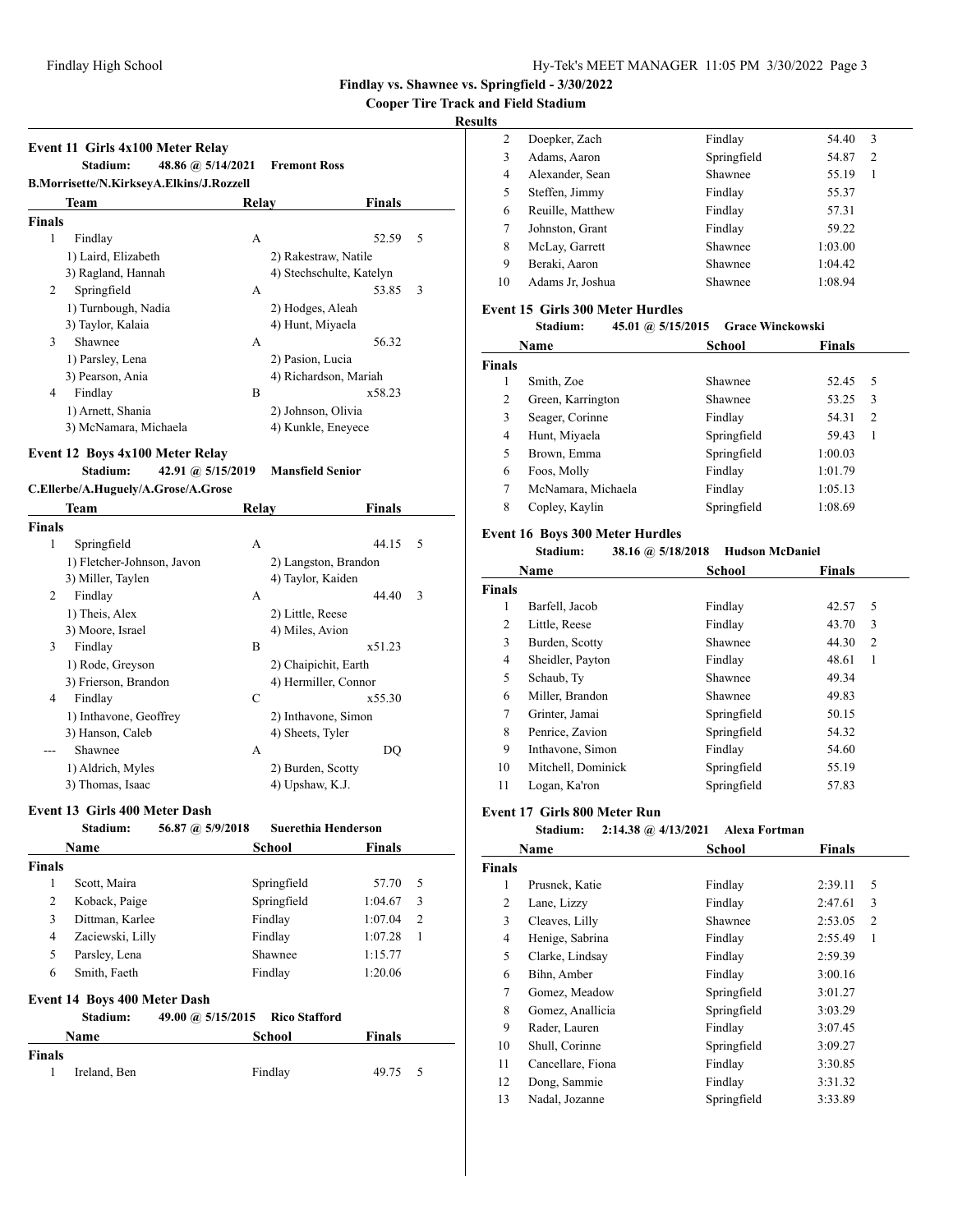**Cooper Tire Track and Field Stadium**

#### **Results**

|                | 1:52.35 @ $5/11/2018$<br>Stadium: | <b>Nathan Cousino</b> |                         |
|----------------|-----------------------------------|-----------------------|-------------------------|
|                | Name                              | School                | <b>Finals</b>           |
| <b>Finals</b>  |                                   |                       |                         |
| 1              | Johns, Isaiah                     | Shawnee               | 2:06.41<br>5            |
| $\overline{2}$ | Cordonnier, Ty                    | Findlay               | 2:07.72<br>3            |
| 3              | Stechschulte, Adrian              | Findlay               | 2:09.21<br>2            |
| 4              | Smith, Ben                        | Findlay               | 2:13.72<br>$\mathbf{1}$ |
| 5              | Cleaves, Carter                   | Shawnee               | 2:16.57                 |
| 6              | Barnhardt, Jacob                  | Findlay               | 2:18.56                 |
| 7              | Andrejan, Zack                    | Springfield           | 2:18.71                 |
| 8              | Casper, Jacob                     | Springfield           | 2:19.03                 |
| 9              | Cubberly, Samuel                  | Springfield           | 2:21.00                 |
| 10             | Frost, Carson                     | Shawnee               | 2:26.30                 |
| 11             | Reimer, Adam                      | Findlay               | 2:28.06                 |
| 12             | Feasel, Justin                    | Findlay               | 2:29.67                 |
| 13             | Flores, Corvin                    | Springfield           | 2:30.68                 |
| 14             | Swann, Nick                       | Findlay               | 2:35.37                 |
| 15             | Hernandez, Santi                  | Findlay               | 2:36.33                 |

|                | Name                        | School      | <b>Finals</b> |                |
|----------------|-----------------------------|-------------|---------------|----------------|
| Finals         |                             |             |               |                |
| 1              | Scott, Maira                | Springfield | 24.85         | 5              |
| $\overline{2}$ | Rakestraw, Natile           | Findlay     | 27.38         | 3              |
| 3              | Hodges, Aleah               | Springfield | 28.98         | $\overline{2}$ |
| 4              | Ragland, Hannah             | Findlay     | 30.65         | $\mathbf{1}$   |
| 5              | Pearson, Ania               | Shawnee     | 30.93         |                |
| 6              | Scott, Evalyn               | Springfield | 31.30         |                |
| 7              | Rakestraw, Madelyn          | Findlay     | 31.50         |                |
| 8              | Arnett, Shania              | Findlay     | 31.83         |                |
| 9              | Dunlap, Elizabeth           | Shawnee     | 32.38         |                |
| 10             | Stallone, Rocky             | Shawnee     | 32.39         |                |
| 11             | Pasion, Lucia               | Shawnee     | 32.53         |                |
| 12             | Lemire, Vanessa             | Findlay     | 32.85         |                |
| 13             | Fisher, Tylesha             | Shawnee     | 33.15         |                |
| 14             | Johnson, Olivia             | Findlay     | 33.30         |                |
| 15             | Vogelgesang, Kendal         | Shawnee     | 33.73         |                |
| 16             | Parsley, Lena               | Shawnee     | 33.74         |                |
| 17             | Mosley, Makiah              | Shawnee     | 34.01         |                |
| 18             | Chenevey, Marin             | Findlay     | 34.01         |                |
| 19             | Swiers, Grace               | Findlay     | 34.02         |                |
| 20             | Hagedorn, Madelline         | Findlay     | 34.45         |                |
| 21             | James, Rayven               | Shawnee     | 34.45         |                |
| 22             | Myers, Sidney               | Findlay     | 35.68         |                |
| 23             | Arnett-Bowers, Sahvannah    | Findlay     | 35.92         |                |
| 24             | Weyer, Macey                | Findlay     | 36.11         |                |
| 25             | Bender, Isabella            | Findlay     | 36.46         |                |
| 26             | Southibounnorath, Thapnalee | Shawnee     | 39.02         |                |
| 26             | Tran, Melanie               | Springfield | 39.02         |                |
| 28             | Asuma, Joy                  | Springfield | 40.11         |                |
| 29             | Lawless, Zowie              | Findlay     | 40.57         |                |

| <b>Event 20 Boys 200 Meter Dash</b><br>Stadium:<br><b>Mason Warnimont</b><br>$21.85 \; \textcircled{a}$ , 5/20/2017 |                         |             |                         |
|---------------------------------------------------------------------------------------------------------------------|-------------------------|-------------|-------------------------|
|                                                                                                                     | <b>Name</b>             | School      | <b>Finals</b>           |
| <b>Finals</b>                                                                                                       |                         |             |                         |
| 1                                                                                                                   | Upshaw, K.J.            | Shawnee     | 22.96<br>5              |
| $\overline{2}$                                                                                                      | Langston, Brandon       | Springfield | 23.52<br>3              |
| 3                                                                                                                   | Theis, Alex             | Findlay     | 24.44<br>$\overline{2}$ |
| $\overline{\mathcal{L}}$                                                                                            | Moore, Israel           | Findlay     | 24.81<br>1              |
| 5                                                                                                                   | Miller, Taylen          | Springfield | 25.04                   |
| 6                                                                                                                   | Fletcher-Johnson, Javon | Springfield | 25.51                   |
| 7                                                                                                                   | Morgan, Ethan           | Shawnee     | 25.72                   |
| 8                                                                                                                   | Alexander, Sean         | Shawnee     | 25.87                   |
| 9                                                                                                                   | Little, Reese           | Findlay     | 25.88                   |
| 10                                                                                                                  | Jordan, Colin           | Findlay     | 25.97                   |
| 11                                                                                                                  | Stirn, Joel             | Shawnee     | 26.08                   |
| 12                                                                                                                  | Jornyoun, James         | Springfield | 26.46                   |
| 13                                                                                                                  | Hermiller, Connor       | Findlay     | 26.48                   |
| 14                                                                                                                  | Parlapiano, Ethan       | Shawnee     | 26.48                   |
| 15                                                                                                                  | Chaipichit, Earth       | Findlay     | 26.49                   |
| 16                                                                                                                  | Miller, Brandon         | Shawnee     | 26.82                   |
| 17                                                                                                                  | Thomas, Isaac           | Shawnee     | 27.99                   |
| 18                                                                                                                  | Hile, Gabriel           | Shawnee     | 28.19                   |
| 19                                                                                                                  | Parsley, Jameson        | Shawnee     | 28.27                   |
| 20                                                                                                                  | Hughes, Kamari          | Springfield | 28.27                   |
| 21                                                                                                                  | Thompson, Matt          | Shawnee     | 28.34                   |
| 22                                                                                                                  | Rode, Greyson           | Findlay     | 28.51                   |
| 23                                                                                                                  | McLay, Garrett          | Shawnee     | 28.68                   |
| 24                                                                                                                  | Beraki, Aaron           | Shawnee     | 28.83                   |
| 25                                                                                                                  | Schaub, Ty              | Shawnee     | 29.25                   |
| 26                                                                                                                  | Adams, Cale             | Shawnee     | 29.29                   |
| 27                                                                                                                  | Adams Jr. Joshua        | Shawnee     | 29.30                   |
| 28                                                                                                                  | Inthavone, Simon        | Findlay     | 29.39                   |
| 29                                                                                                                  | Weber, Jackson          | Shawnee     | 29.58                   |
| 30                                                                                                                  | Parker, Braden          | Findlay     | 29.82                   |
| 31                                                                                                                  | Keyrouz, Charbel        | Findlay     | 29.90                   |
| 32                                                                                                                  | Conley, Evan            | Shawnee     | 29.97                   |
| 33                                                                                                                  | Hanson, Caleb           | Findlay     | 30.14                   |
| 34                                                                                                                  | Inthavone, Geoffrey     | Findlay     | 30.65                   |
| 35                                                                                                                  | Frierson, Brandon       | Findlay     | 30.81                   |
| 36                                                                                                                  | Sheets, Tyler           | Findlay     | 31.25                   |
| 37                                                                                                                  | Durian, Cooper          | Findlay     | 31.45                   |
| 38                                                                                                                  | Reeder, Micah           | Shawnee     | 33.77                   |

# **Event 21 Girls 3200 Meter Run**

**Stadium: 11:14.50 @ 5/17/2019 Halle Hamilton**

| Name   |                    | School      | <b>Finals</b>             |  |
|--------|--------------------|-------------|---------------------------|--|
| Finals |                    |             |                           |  |
|        | Williams, Alaina   | Shawnee     | 13:12.08<br>- 5           |  |
|        | Nuber, Ada         | Springfield | 13:32.67<br>$\mathcal{R}$ |  |
| 3      | Vega-Ortiz, Amelia | Shawnee     | 15:37.85                  |  |
|        |                    |             |                           |  |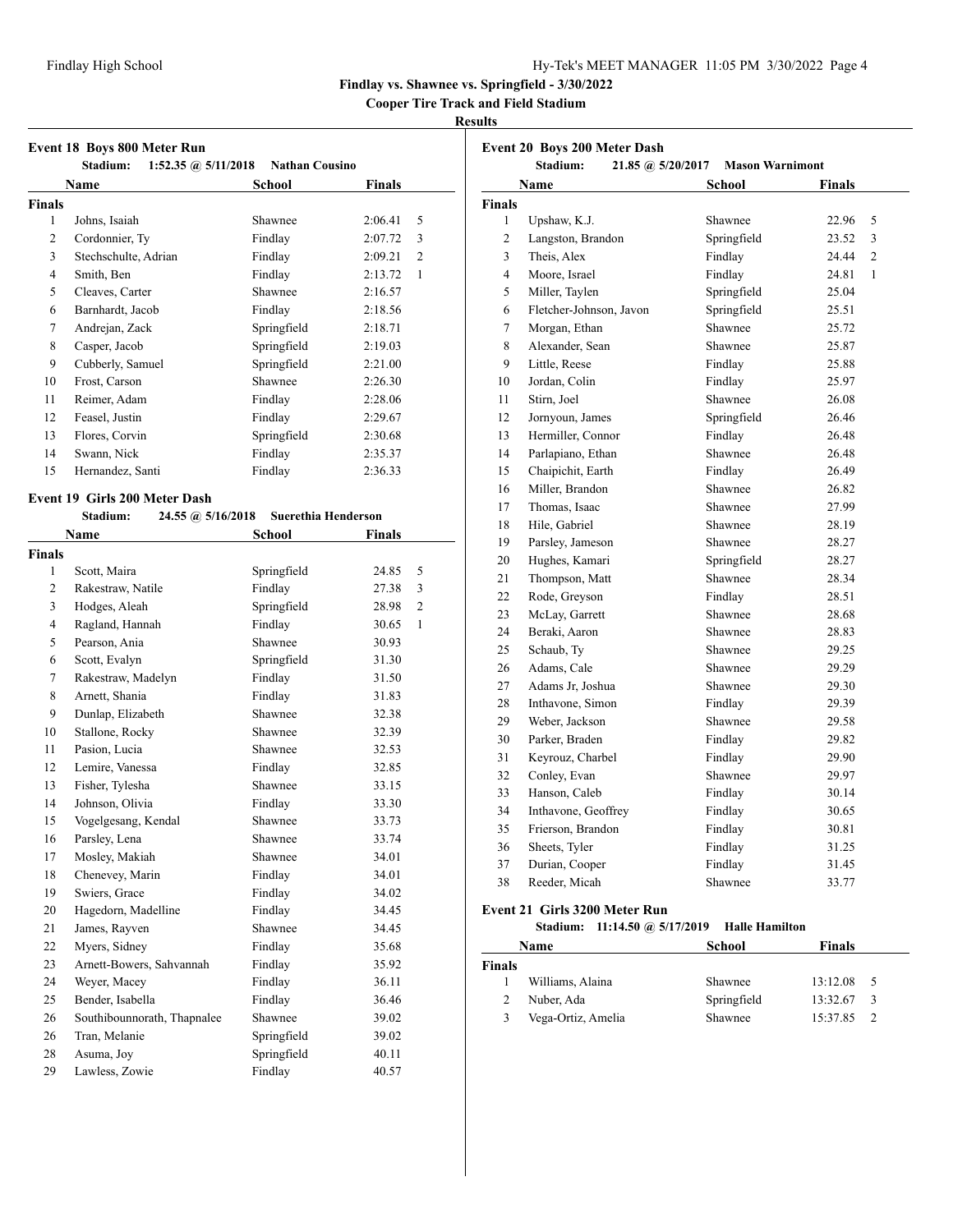**Cooper Tire Track and Field Stadium**

## **Results**

|               | <b>Stadium:</b><br>9:28.16 @ 5/17/2019                                                                      | <b>Mhalicki Bronson</b>    |                              |
|---------------|-------------------------------------------------------------------------------------------------------------|----------------------------|------------------------------|
|               | Name                                                                                                        | School                     | <b>Finals</b>                |
| <b>Finals</b> |                                                                                                             |                            |                              |
| 1             | Flores, Lucien                                                                                              | Springfield                | 10:40.40<br>5                |
| 2             | Williams, Noah                                                                                              | Shawnee                    | 10:51.32<br>3                |
| 3             | Black, Christain                                                                                            | Findlay                    | $\overline{c}$<br>11:31.50   |
| 4             | Lewis, Cole                                                                                                 | Shawnee                    | 11:36.68<br>1                |
| 5             | Behrendt, Andrew                                                                                            | Findlay                    | 11:36.76                     |
|               | Event 23 Girls 4x400 Meter Relay                                                                            |                            |                              |
|               | 4:01.94 @ 5/17/2019<br>Stadium:                                                                             |                            | <b>Madison Comprehensive</b> |
|               | P.Stanfield/M.Walker/E.Atwell/T.Huff                                                                        |                            |                              |
|               | <b>Team</b>                                                                                                 | Relay                      | Finals                       |
| <b>Finals</b> |                                                                                                             |                            |                              |
| 1             | Shawnee                                                                                                     | A                          | 5:31.16<br>5                 |
|               | 1) Best, Zoe                                                                                                | 2) Cleaves, Lilly          |                              |
|               | 3) Jmiai, Tayma                                                                                             | 4) Smith, Zoe              |                              |
| 2             | Findlay                                                                                                     | A                          | 5:35.91<br>3                 |
|               | 1) Dittman, Karlee                                                                                          |                            | 2) Stechschulte, Katelyn     |
|               | 3) Prusnek, Katie                                                                                           |                            | 4) Laird, Elizabeth          |
| 3             | Findlay                                                                                                     | B                          | x5:44.46                     |
|               | 1) Zaciewski, Lilly                                                                                         | 2) Bihn, Amber             |                              |
|               | 3) Seager, Corinne                                                                                          | 4) Smith, Faeth            |                              |
|               | Event 24 Boys 4x400 Meter Relay<br>3:21.96 @ 5/17/2019<br>Stadium:<br>J.Johnson/C.Jones/E.Sherman/T.Stewart | Sandusky                   |                              |
|               | Team                                                                                                        | Relay                      | Finals                       |
| <b>Finals</b> |                                                                                                             |                            |                              |
| 1             | Shawnee                                                                                                     | A                          | 3:35.98<br>5                 |
|               | 1) Alexander, Sean                                                                                          |                            | 2) Altenbach, Justin         |
| 2             | 3) Burden, Scotty                                                                                           | 4) Johns, Isaiah<br>A      | 3:42.04<br>3                 |
|               | Findlay                                                                                                     |                            |                              |
|               | 1) Ireland, Ben<br>3) Barfell, Jacob                                                                        | 2) Jordan, Colin           | 4) Doepker, Zach             |
| 3             | Springfield                                                                                                 | A                          | 3:43.85                      |
|               | 1) James, William                                                                                           |                            | 2) Adams, Aaron              |
|               | 3) Grinter, Jamai                                                                                           |                            | 4) Harris, Demario           |
| 4             | Findlay                                                                                                     | B                          | x3:51.86                     |
|               | 1) Little, Reese                                                                                            |                            | 2) Stechschulte, Adrian      |
|               | 3) Robertson, Jevon                                                                                         |                            | 4) Reuille, Matthew          |
| 5             | Findlay                                                                                                     | C                          | x4:05.50                     |
|               | 1) Steffen, Jimmy                                                                                           |                            | 2) Johnston, Grant           |
|               | 3) Smith, Ben                                                                                               |                            | 4) Reimer, Adam              |
|               | <b>Event 25 Girls Discus Throw</b>                                                                          |                            |                              |
|               | Stadium:<br>165-08 @ $5/20/2017$                                                                            |                            | <b>Molly Leppelmeier</b>     |
|               | Name                                                                                                        | <b>School</b>              | Finals                       |
| <b>Finals</b> |                                                                                                             |                            |                              |
| 1             | Nichols, Brianna                                                                                            | Findlay                    | 134-04<br>5                  |
| 2             | Hall, McKenna                                                                                               | Findlay                    | 118-10<br>3                  |
| 3             | Adams, Annjel                                                                                               | Springfield                | $\overline{2}$<br>105-11     |
| 4             | Florek, Veronica<br>Martinez, Daniela                                                                       | Springfield<br>Springfield | 104-08<br>1                  |

| Brooks, Kelsey    | Springfield | 88-06     |  |
|-------------------|-------------|-----------|--|
| Steele, Cady      | Shawnee     | 75-00     |  |
| Thomas, Kaleigh   | Shawnee     | 66-05     |  |
| Matthews, Tristin | Springfield | 64-09     |  |
| Keister, Kanaya   | Springfield | 62-07     |  |
| Miller, Olivia    | Shawnee     | 59-10     |  |
| Haas, Ellie       | Findlay     | 54-09     |  |
| Amick, Morgan     | Springfield | 54-07     |  |
| Fisher, Berkley   | Shawnee     | $53-10$   |  |
| Walters, Ashley   | Findlay     | 50-06     |  |
| Reed, Kylee       | Shawnee     | $43 - 11$ |  |
| Hartzog, Heather  | Shawnee     | $40 - 09$ |  |
| Evans, Alayna     | Shawnee     | 38-04     |  |
| James, Rayven     | Shawnee     | 37-06     |  |
| Troutman, Tessa   | Springfield | 34-07     |  |
| Kemp, Taushee     | Findlay     | FOUL      |  |
|                   |             |           |  |

## **Event 26 Boys Discus Throw**

#### **Stadium: 176-01 @ 5/20/2016 Shae Watkins**

|                | Name                | <b>School</b> | <b>Finals</b> |   |
|----------------|---------------------|---------------|---------------|---|
| <b>Finals</b>  |                     |               |               |   |
| 1              | Sewell, Shandon     | Shawnee       | 147-04        | 5 |
| 2              | Marquis, Hunter     | Findlay       | 120-06        | 3 |
| 3              | Keckler II, Matthew | Findlay       | 119-11        | 2 |
| $\overline{4}$ | Richardson, Akyus   | Shawnee       | 109-06        | 1 |
| 5              | Clayton, Alton      | Shawnee       | 109-03        |   |
| 6              | Lata, Brayden       | Springfield   | 108-08        |   |
| $\overline{7}$ | Crutcher, Rahzik    | Findlay       | 102-08        |   |
| 8              | Peterson, Montrell  | Springfield   | 94-09         |   |
| 9              | Barnes, Cole        | Findlay       | 90-03         |   |
| 10             | Heizelman, William  | Springfield   | 90-01.50      |   |
| 11             | Brownlee, Daniel    | Springfield   | 89-10         |   |
| 12             | Reddish, Adam       | Findlay       | 86-03         |   |
| 13             | Smith, Ian          | Findlay       | 85-03         |   |
| 14             | Miller, Ezra        | Shawnee       | $79-10$       |   |
| 15             | Caprilla, Benjamin  | Shawnee       | 78-10         |   |
| 16             | Gregg, Shamare      | Springfield   | 76-04         |   |
| 17             | Lewis, Joseph       | Shawnee       | 75-02         |   |
| 18             | Schroeder, Caleb    | Findlay       | 74-03         |   |
| 19             | Connor, Joey        | Findlay       | $71-10$       |   |
| 20             | Snider, Chris       | Shawnee       | 68-06         |   |
| 21             | Rose, Christain     | Findlay       | 66-10         |   |
| 22             | Lewis, Ethan        | Shawnee       | 66-08         |   |
| 23             | Edwards, Gage       | Shawnee       | 61-01         |   |
| 24             | Greeno, Joseph      | Findlay       | 58-07         |   |
| 25             | Gomez, Jesse        | Findlay       | 58-05         |   |
| 26             | 1 Adkins, Zachery   | Findlay       | 57-05         |   |
| 27             | Gilbert, Seth       | Shawnee       | 56-01         |   |
| 28             | Thompson, Isaac     | Springfield   | $52 - 10$     |   |
| 29             | Shears, Antoine     | Shawnee       | $44 - 11$     |   |
| 30             | Hull, Aaron         | Shawnee       | $32 - 01$     |   |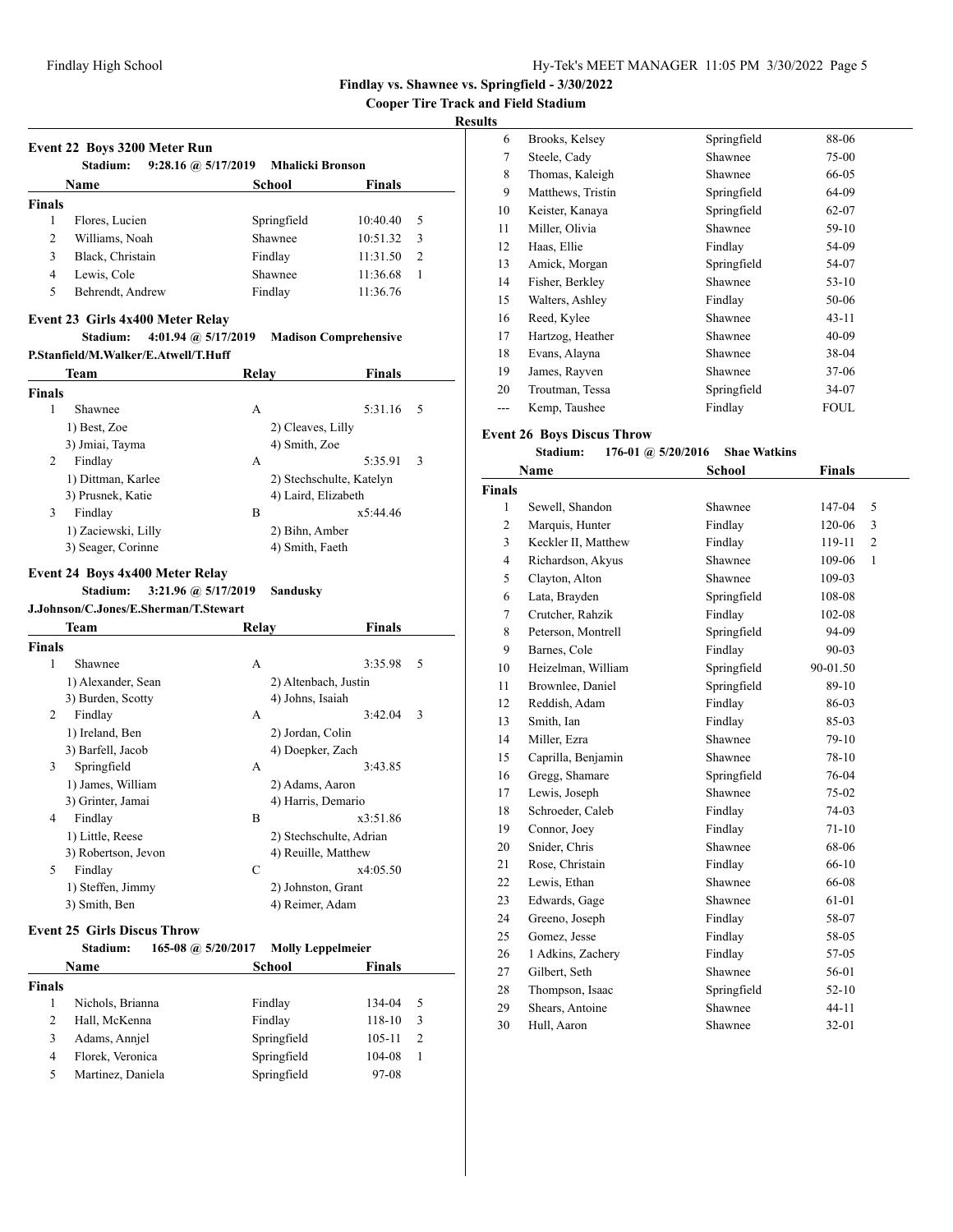**Cooper Tire Track and Field Stadium**

## **Results**

| <b>Event 27 Girls High Jump</b> |                   |                        |             |               |     |
|---------------------------------|-------------------|------------------------|-------------|---------------|-----|
|                                 | Stadium:          | 5-06 $\omega$ 5/4/2018 | Julia Smith |               |     |
|                                 | Name              |                        | School      | <b>Finals</b> |     |
| <b>Finals</b>                   |                   |                        |             |               |     |
| 1                               | Taylor, Kalaia    |                        | Springfield | $5 - 00.00$   | 5   |
| 2                               | Mason, Jessica    |                        | Springfield | $4 - 06.00$   | 3   |
| 3                               | Best, Zoe         |                        | Shawnee     | J4-06.00      | 2   |
| 4                               | Barfell, Jocelyn  |                        | Findlay     | J4-06.00      | 0.5 |
| 4                               | Green, Karrington |                        | Shawnee     | J4-06.00      | 0.5 |
| 6                               | Pearson, Ania     |                        | Shawnee     | $4 - 04.00$   |     |
| 6                               | Myers, Sidney     |                        | Findlay     | $4 - 04.00$   |     |
| 8                               | Brown, Emma       |                        | Springfield | $4 - 02.00$   |     |
| 8                               | Dunlap, Elizabeth |                        | Shawnee     | $4 - 02.00$   |     |
| 8                               | Parsley, Lena     |                        | Shawnee     | $4 - 02.00$   |     |
| 11                              | Grier, Armonii    |                        | Springfield | $4 - 00.00$   |     |
| 11                              | Caton, Emmy       |                        | Findlay     | $4 - 00.00$   |     |
| ---                             | Hunt, Miyaela     |                        | Springfield | NΗ            |     |

# **Event 28 Boys High Jump**

| Stadium: | 6-06 @ $4/19/2013$ | <b>Tyler Brown</b> |
|----------|--------------------|--------------------|
|----------|--------------------|--------------------|

|                | Name                | <b>School</b> | <b>Finals</b> |   |  |
|----------------|---------------------|---------------|---------------|---|--|
| <b>Finals</b>  |                     |               |               |   |  |
| 1              | Doepker, Zach       | Findlay       | $6 - 00.00$   | 5 |  |
| 2              | Altenbach, Justin   | Shawnee       | 5-08.00       | 3 |  |
| 3              | Aldrich, Myles      | Shawnee       | 5-06.00       | 2 |  |
| $\overline{4}$ | Adams, Aaron        | Springfield   | $5-04.00$     | 1 |  |
| 5              | Parsley, Jameson    | Shawnee       | $5-02.00$     |   |  |
| 6              | Robertson, Jevon    | Findlay       | $J5-02.00$    |   |  |
| 7              | Sellers, Alex       | Springfield   | $5 - 00.00$   |   |  |
| ---            | Cunningham, Markari | Springfield   | NΗ            |   |  |
| ---            | Campbell, Donavyn   | Shawnee       | NH            |   |  |
| ---            | Taylor, Kaiden      | Springfield   | NΗ            |   |  |
|                | Logan, Ka'ron       | Springfield   | NΗ            |   |  |

## **Event 29 Girls Long Jump**

# **Stadium: 18-00.50 @ 5/11/2018 Mariah Hopings**

|               | <b>Name</b>                          | <b>School</b>        | <b>Finals</b> |                |
|---------------|--------------------------------------|----------------------|---------------|----------------|
| <b>Finals</b> |                                      |                      |               |                |
| 1             | Taylor, Kalaia                       | Springfield          | 16-04.75      | .5             |
| 2             | Stechschulte, Katelyn                | Findlay              | 15-02.00      | 3              |
| 3             | Laird, Elizabeth                     | Findlay              | 14-01.00      | $\overline{2}$ |
| 4             | Kunkle, Eneyece                      | Findlay              | 13-09.75      | 1              |
| 5             | Dodson, Elise                        | Springfield          | 12-04.00      |                |
| 6             | Miller, Olivia                       | Shawnee              | 11-00.50      |                |
| 7             | James, Rayven                        | Shawnee              | $9 - 09.00$   |                |
|               | Turnbough, Nadia                     | Springfield          | <b>FOUL</b>   |                |
|               | <b>Event 30 Boys Long Jump</b>       |                      |               |                |
|               | $23-05.50$ @ $5/16/2018$<br>Stadium: | <b>Tevin Stewart</b> |               |                |
|               | Name                                 | School               | <b>Finals</b> |                |

|        | Name                    | School      | <b>Finals</b> |     |  |
|--------|-------------------------|-------------|---------------|-----|--|
| Finals |                         |             |               |     |  |
|        | Adams, Aaron            | Springfield | 20-07.00      | - 5 |  |
|        | Doepker, Zach           | Findlay     | 20-01.00      | -3  |  |
| 3      | Miller, Taylen          | Springfield | 19-11.75      |     |  |
| 4      | Fletcher-Johnson, Javon | Springfield | 19-11.25      |     |  |
|        |                         |             |               |     |  |

| ີ  |                     |             |          |
|----|---------------------|-------------|----------|
| 5  | Moore, Israel       | Findlay     | 18-06.75 |
| 6  | Stirn, Joel         | Shawnee     | 18-03.50 |
| 7  | Aldrich, Myles      | Shawnee     | 17-04.75 |
| 8  | Taylor, Kaiden      | Springfield | 16-07.75 |
| 9  | Miles, Avion        | Findlay     | 16-06.00 |
| 10 | Altenbach, Justin   | Shawnee     | 16-05.00 |
| 11 | Dao, Trenton        | Springfield | 15-06.50 |
| 12 | Green Jr. Keeven    | Shawnee     | 14-09.00 |
| 13 | Hanson, Caleb       | Findlay     | 14-07.00 |
| 14 | Inthavone, Geoffrey | Findlay     | 14-04.75 |
| 15 | Adams, Cale         | Shawnee     | 14-01.75 |
| 16 | McLay, Garrett      | Shawnee     | 13-11.00 |
|    |                     |             |          |

#### **Event 31 Girls Shot Put**

## **Stadium: 49-08 @ 5/18/2017 Molly Leppelmeier**

|                | Name              | School      | Finals                     |  |
|----------------|-------------------|-------------|----------------------------|--|
| <b>Finals</b>  |                   |             |                            |  |
| 1              | Nichols, Brianna  | Findlay     | 5<br>37-11.00              |  |
| 2              | Hall, McKenna     | Findlay     | 3<br>37-08.00              |  |
| 3              | Florek, Veronica  | Springfield | 29-00.50<br>$\overline{2}$ |  |
| $\overline{4}$ | Brooks, Kelsey    | Springfield | 27-08.00<br>1              |  |
| 5              | Martinez, Daniela | Springfield | 27-04.00                   |  |
| 6              | Fisher, Berkley   | Shawnee     | 27-01.00                   |  |
| 7              | Keister, Kanaya   | Springfield | 26-11.00                   |  |
| 8              | Adams, Annjel     | Springfield | 25-02.00                   |  |
| 9              | Troutman, Tessa   | Springfield | 23-10.00                   |  |
| 9              | Amick, Morgan     | Springfield | 23-10.00                   |  |
| 11             | Thomas, Kaleigh   | Shawnee     | 23-05.00                   |  |
| 12             | Steele, Cady      | Shawnee     | 23-01.00                   |  |
| 13             | Walters, Ashley   | Findlay     | 22-01.00                   |  |
| 14             | Miller, Olivia    | Shawnee     | 21-08.00                   |  |
| 15             | Matthews, Tristin | Springfield | 21-06.00                   |  |
| 16             | Haas, Ellie       | Findlay     | 19-01.00                   |  |
| 17             | Evans, Alayna     | Shawnee     | 17-04.00                   |  |
| 18             | Reed, Kylee       | Shawnee     | 17-01.00                   |  |
| 19             | Hartzog, Heather  | Shawnee     | 17-00.50                   |  |
| ---            | Kemp, Taushee     | Findlay     | <b>FOUL</b>                |  |
|                |                   |             |                            |  |

## **Event 32 Boys Shot Put**

**Stadium: 56-02.50 @ 5/17/2019 Trey Leroux**

|               | Name                | <b>School</b> | <b>Finals</b>              |  |
|---------------|---------------------|---------------|----------------------------|--|
| <b>Finals</b> |                     |               |                            |  |
| 1             | Sewell, Shandon     | Shawnee       | 5<br>49-06.50              |  |
| 2             | Lata, Brayden       | Springfield   | 3<br>47-09.50              |  |
| 3             | Brownlee, Daniel    | Springfield   | 43-01.00<br>$\overline{c}$ |  |
| 4             | Crutcher, Rahzik    | Findlay       | $42 - 04.00$<br>1          |  |
| 5             | Marquis, Hunter     | Findlay       | 42-01.00                   |  |
| 6             | Clayton, Alton      | Shawnee       | 40-05.00                   |  |
| 7             | Richardson, Akyus   | Shawnee       | 39-02.00                   |  |
| 8             | Heizelman, William  | Springfield   | 38-05.00                   |  |
| 9             | Keckler II, Matthew | Findlay       | 35-01.00                   |  |
| 10            | Schroeder, Caleb    | Findlay       | 34-04.00                   |  |
| 11            | Reddish, Adam       | Findlay       | 33-08.00                   |  |
| 12            | Peterson, Montrell  | Springfield   | 33-04.00                   |  |
| 13            | Smith, Ian          | Findlay       | 32-02.00                   |  |
| 14            | Barnes, Cole        | Findlay       | 31-11.00                   |  |